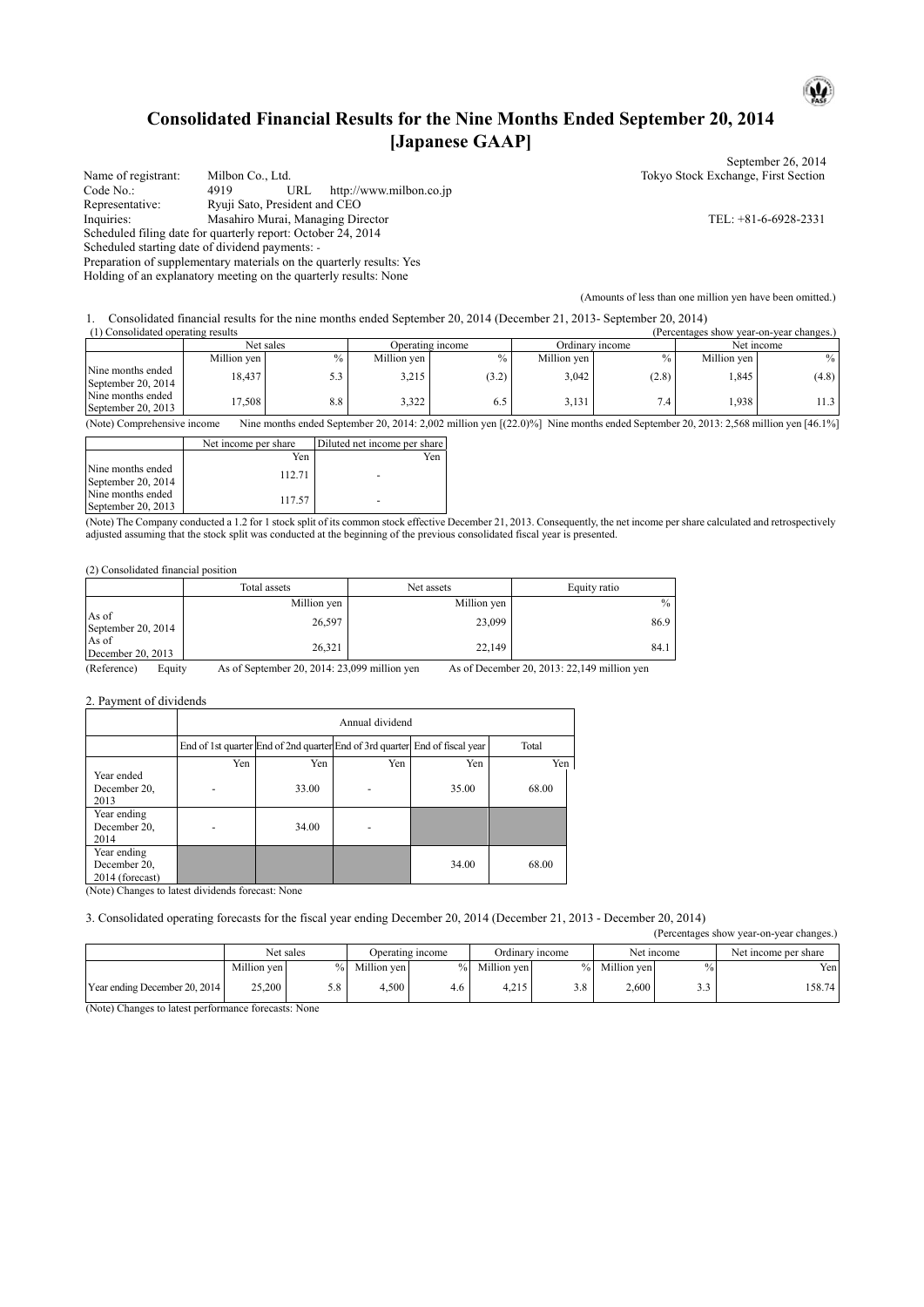\*Notes

(1) Significant changes in subsidiaries during the period

(changes in specified subsidiaries resulting in the change in the scope of consolidation) : None<br>New: 0 companies (Company name: ) Exclude: 0 companies (Company name: ) New: 0 companies (Company name: )

(2) Application of accounting methods specific to the preparation of quarterly consolidated financial statements: No

- (3) Changes in accounting policies, changes in accounting estimates and retrospective restatements
	- 1) Changes in accounting policies due to amendment to the accounting standards, etc.  $\qquad \qquad$  : None
	- 2) Changes in accounting policies other than those in 1) above : None
	- 3) Changes in accounting estimates : None
	- 4) Retrospective restatements : None
- 

### (4) Number of shares issued (common stock)

| 1) Number of shares issued at the end of the period<br>(including treasury stock) | As of<br>September 20, 2014             | 16,558,617 shares | As of<br>December 20, 2013              | 16,558,617 shares |
|-----------------------------------------------------------------------------------|-----------------------------------------|-------------------|-----------------------------------------|-------------------|
| 2) Number of treasury stock at the end of the period                              | As of<br>September 20, 2014             | 184,488 shares    | As of<br>December 20, 2013              | 179.953 shares    |
| 3) Average number of shares during the period<br>(cumulative)                     | Nine months ended<br>September 20, 2014 | 16,375,107 shares | Nine months ended<br>September 20, 2013 | 16,489,597 shares |

(Note) The Company conducted a 1.2 for 1 stock split of its common stock effective December 21, 2013. Consequently, the number of shares issued at the end of the period, the number of treasury stock at the end of the period, and the average number of shares during the period calculated and retrospectively adjusted assuming that the stock split was conducted at the beginning of the previous consolidated fiscal year are presented.

#### \*Status of execution of quarterly review of financial statements

As these financial statements are not subject to the review of the quarterly financial statements pursuant to the Financial Instruments and Exchange Act, procedures for said review are not completed at the time of disclosure of this report.

\*Explanation on the appropriate use of operating forecasts and other special instructions

Operating forecasts and other statements regarding the future presented in these materials are based on information currently available and certain assumptions deemed to be reasonable, and actual performance may differ substantially due to various factors.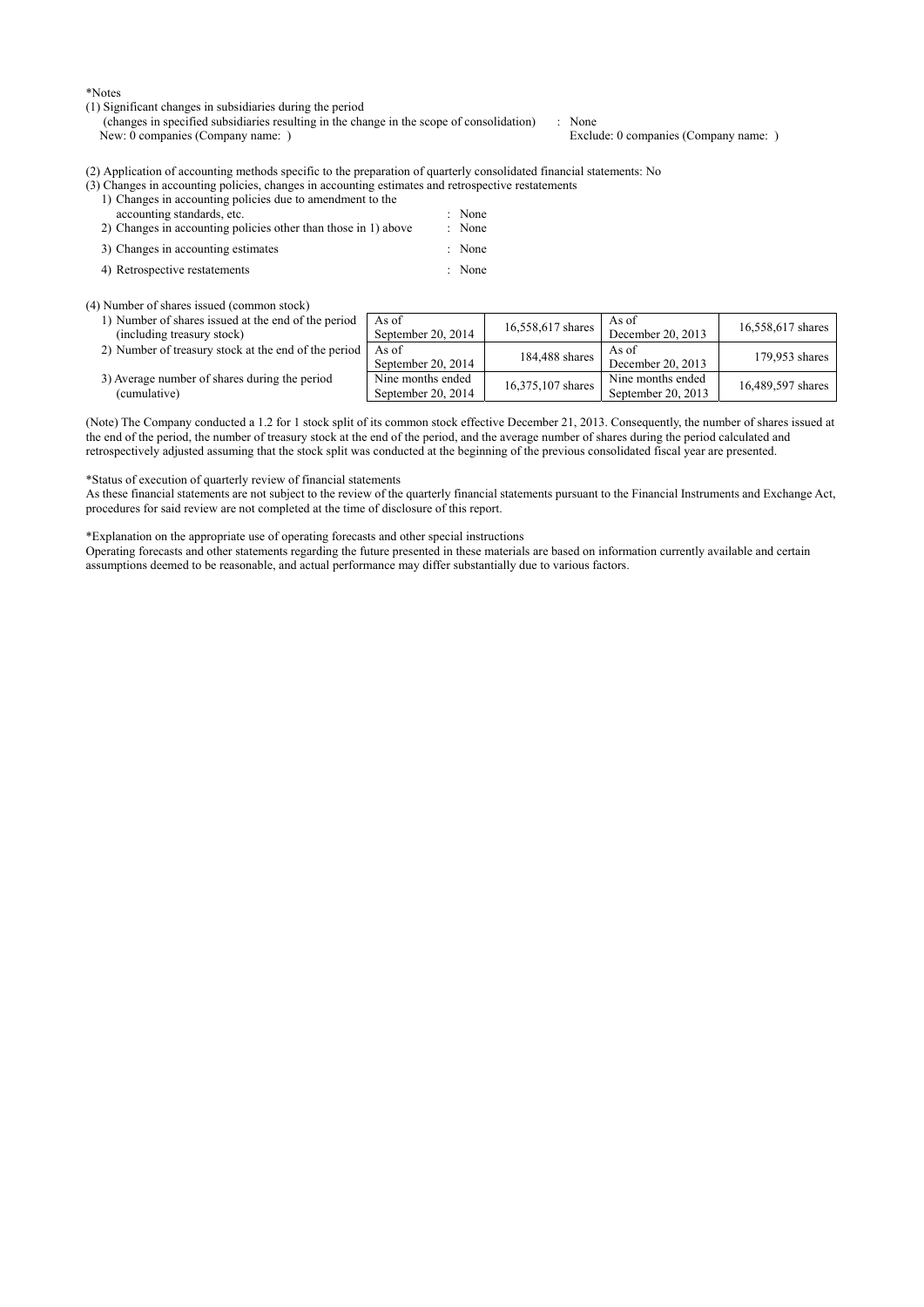# Contents of supplementary materials

| (1) |  |
|-----|--|
| (2) |  |
| (3) |  |
|     |  |
| (1) |  |
| (2) |  |
| (3) |  |
|     |  |
| (1) |  |
| (2) |  |
| (3) |  |
| (4) |  |
| (5) |  |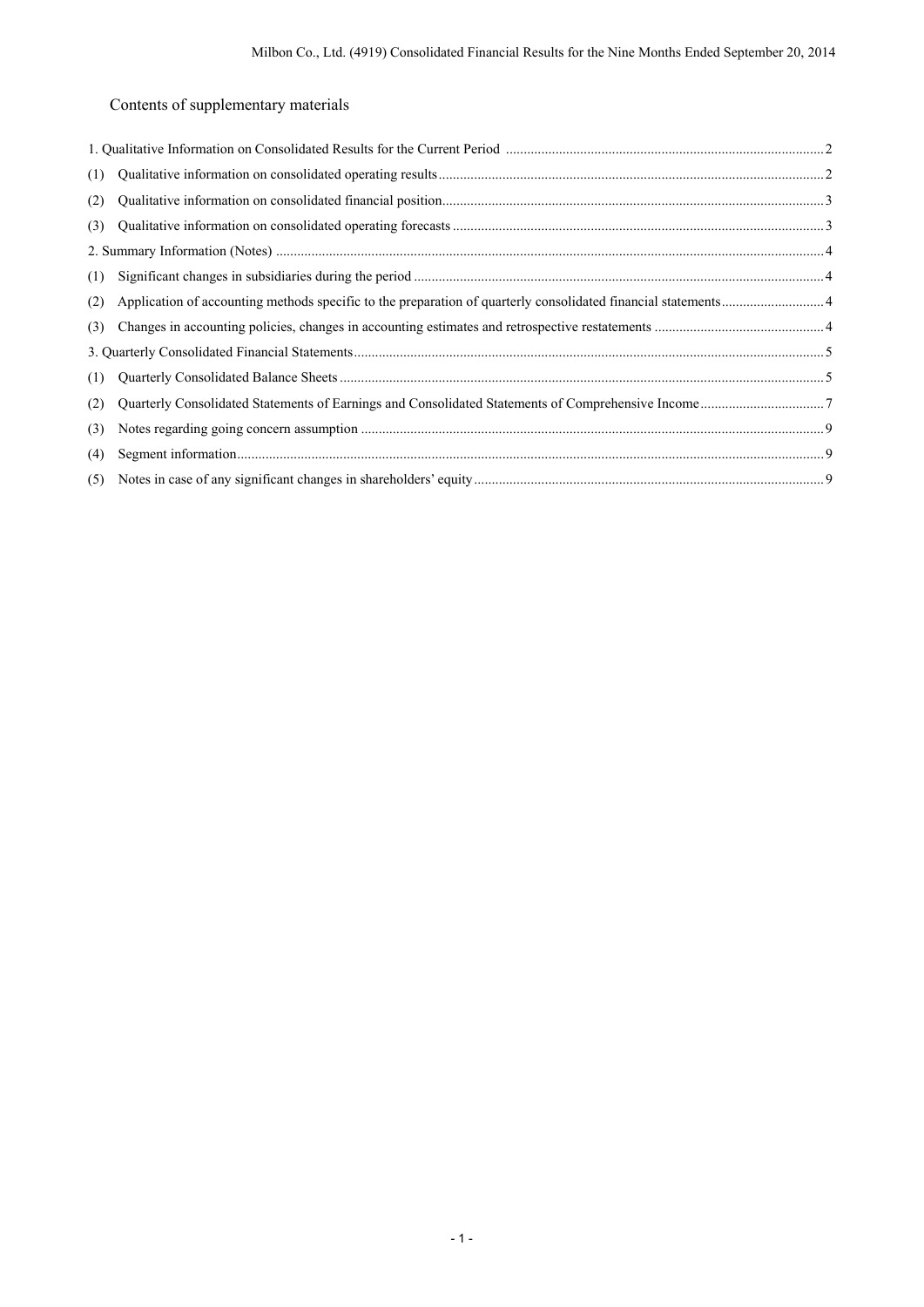### 1. Qualitative Information on Consolidated Results for the Current Period

### (1) Qualitative information on consolidated operating results

During the nine month period ended September 20, 2014, the Japanese economy was on a moderate recovery trend as corporate earnings improved on the back of weakness in the yen. On the other hand, a sense of stagnation emerged due mainly to lateness in a recovery in personal consumption following a consumption tax increase and the resultant weakness in sales of products to individuals. Furthermore, increasing concerns about the decelerating economies of the emerging nations led to uncertainty over the future. In the beauty industry, the future remains unpredictable due partly to some experiencing a slowdown in customer traffic associated with the increase in consumption tax and the impact of customers refraining from going outdoors because of unseasonable weather.

Under such circumstances, the Milbon Group, fully aware of the importance of enhancing "intangible value" that centers on communication to respond to the values of mature women, has been promoting initiatives intended for salons under the slogan of "Supporting the nurture of salon professionals with human appeal who will take the stage and live up to intrinsic, absolute value." Consolidated net sales during the nine month period ended September 20, 2014 increased to 18,437 million yen (up 5.3% year-on-year). This was primarily due to the extremely strong sales of Aujua Aging Care series Immurise line, which was launched in February, and leave-in treatment Deesse's Elujuda Emulsion, which was launched in June, in the hair-care product category. Favorable sales growth at the overseas subsidiaries thanks to proactive educational activities conducted for salons and a change in distributor strategy was another factor for the increase.

Operating income was 3,215 million yen (down 3.2% year-on-year), ordinary income was 3,042 million yen (down 2.8% year-on- year) and net income was 1,845 million yen (down 4.8% year-on-year). This is primarily due to a temporary increase in selling, general and administrative expenses in the first half of the fiscal year attributable to factors including various costs relating to extension work at the Central Research Institute and the renewal of sales promotion tools, which had been planned since the beginning of the fiscal year.

Breakdown of net sales by product category and breakdown of net sales into domestic and overseas sales are shown below: [Breakdown of consolidated net sales by product category] (Unit: Million yen)

| Product category        | Nine months ended<br>September 20, 2013 |               | September 20, 2014 | Nine months ended | Increase<br>(decrease) | Year-on-year<br>change $(\% )$ |
|-------------------------|-----------------------------------------|---------------|--------------------|-------------------|------------------------|--------------------------------|
|                         | Amount                                  | Ratio $(\% )$ | Amount             | Ratio $(\% )$     | amount                 |                                |
| Hair care products      | 9,086                                   | 51.9          | 10,436             | 56.6              | 1.349                  | 14.9                           |
| Hair coloring products  | 7,018                                   | 40.1          | 6,654              | 36.1              | (364)                  | (5.2)                          |
| Permanent wave products | 1.224                                   | 7.0           | 1,167              | 6.3               | (57)                   | (4.7)                          |
| Others                  | 179                                     | 1.0           | 179                | 1.0               | $\theta$               | 0.1                            |
| Total                   | 17,508                                  | 100.0         | 18,437             | 100.0             | 928                    | 5.3                            |

[Breakdown of net sales into domestic and overseas sales] (Unit: Million yen)

 Nine months ended September 20, 2013 Nine months ended September 20, 2014 Increase (decrease) amount Year-on-year<br>change (%)  $\frac{\text{Spherical Z0, 2013}}{\text{Amount}}$  Ratio (%) Amount Ratio (%) amount Ratio (%) Domestic sales 16,192 92.5 16,562 89.8 370 2.3 Overseas sales 1,316 7.5 1,874 10.2 558 42.4 Total 17,508 100.0 18,437 100.0 928 5.3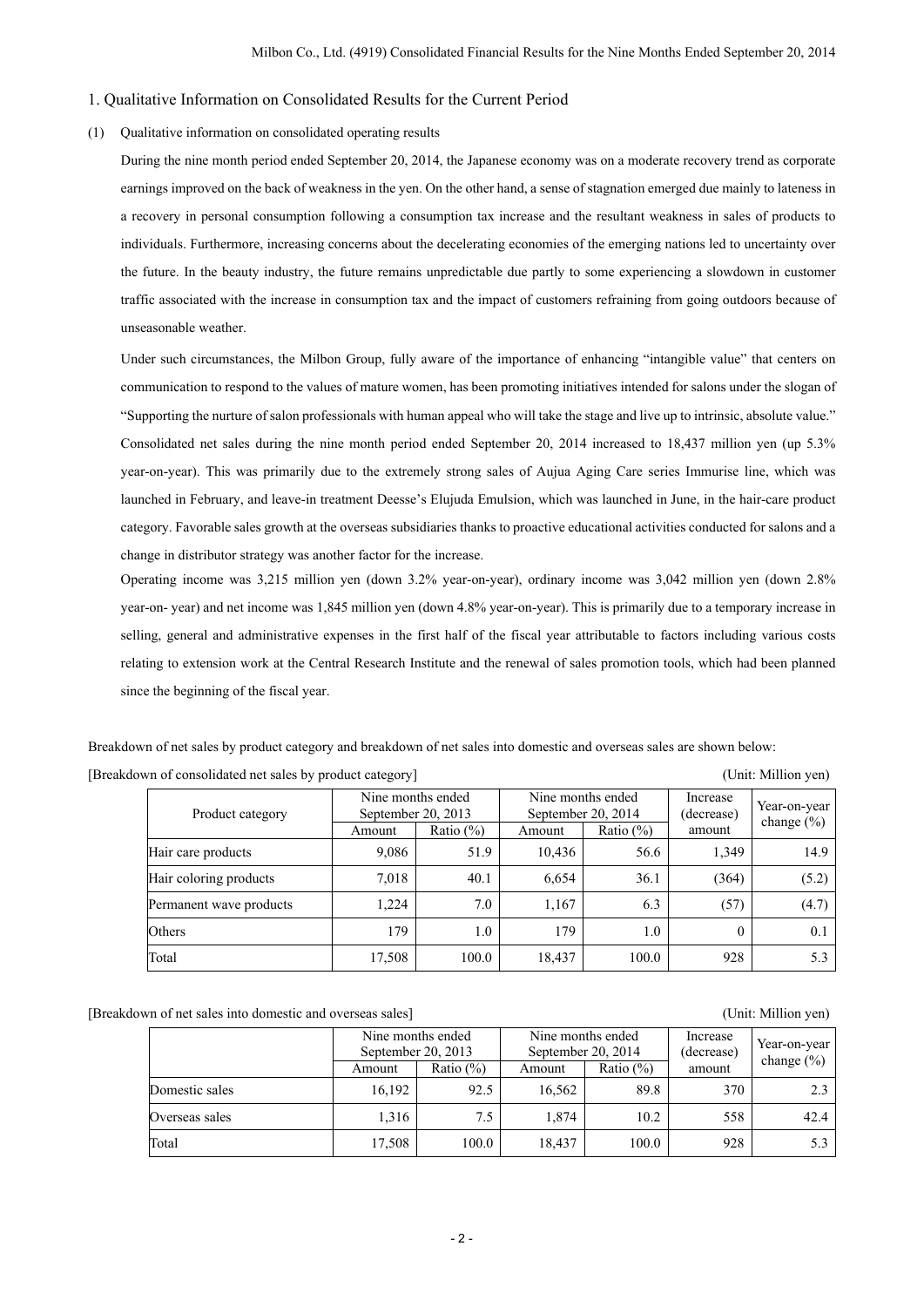(2) Qualitative information on consolidated financial position

Total assets at the end of the nine month period ended September 20, 2014 increased by 275 million yen compared to the end of the previous consolidated fiscal year to 26,597 million yen.

Current assets were 12,937 million yen. This was due mainly to a decrease in cash and deposits of 965 million yen and increases in merchandise and finished goods and in raw materials and supplies of 663 million yen and 154 million yen, respectively.

Noncurrent assets increased by 275 million yen compared to the end of the previous consolidated fiscal year to 13,659 million yen. This was due mainly to an increase of 832 million yen attributable to capital expenditure including the extension work at the Central Research Institute, a decrease of 735 million yen attributable to the recording of depreciation and amortization and an increase of 166 million yen in investment securities attributable to factors such as higher prices of listed stocks.

Current liabilities decreased by 636 million yen compared to the end of the previous consolidated fiscal year to 3,334 million yen. This was due mainly to decreases in accounts payable-other and in income taxes payable of 635 million yen and 486 million yen, respectively, and increases in accounts payable-trade and in provision for bonuses by 149 million yen and 258 million yen, respectively.

There were no significant changes in noncurrent liabilities from the end of the previous consolidated fiscal year.

Net assets increased by 950 million yen compared to the end of the previous consolidated fiscal year to 23,099 million yen. This was due mainly to an increase of 811 million yen in retained earnings.

As a result, the equity ratio changed from 84.1% at the end of the previous consolidated fiscal year to 86.9%. Net assets per share based on the total outstanding shares as of the end of the period under review increased from 1,352.34 yen per share at the end of the previous consolidated fiscal year to 1,410.75 yen per share.

### (3) Qualitative information on consolidated operating forecasts

In terms of the full-year forecast there are no changes to the previous consolidated performance forecasts, which were announced on January 22, 2014.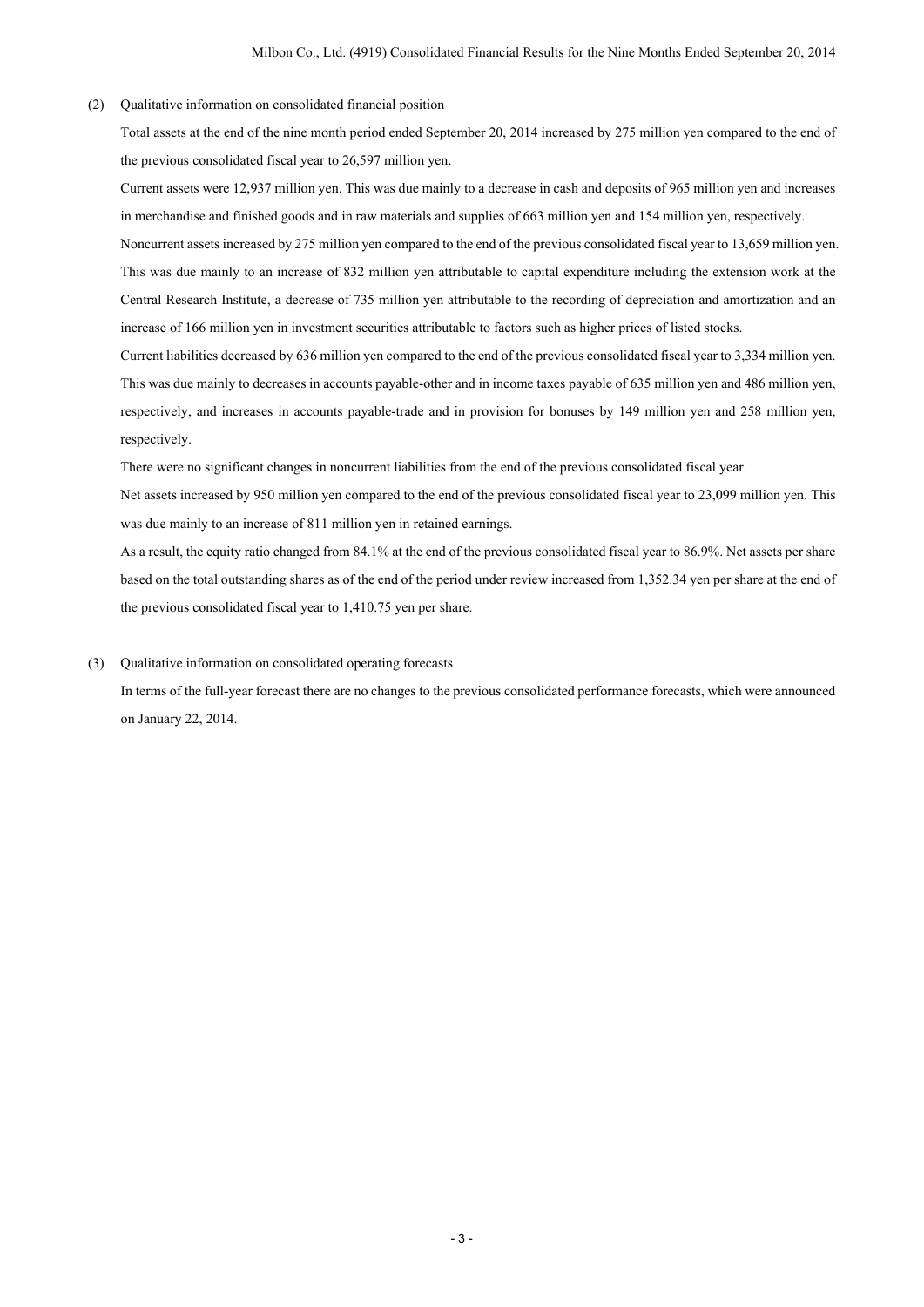- 2. Summary Information (Notes)
- (1) Significant changes in subsidiaries during the period None
- (2) Application of accounting methods specific to the preparation of quarterly consolidated financial statements None
- (3) Changes in accounting policies, changes in accounting estimates and retrospective restatements None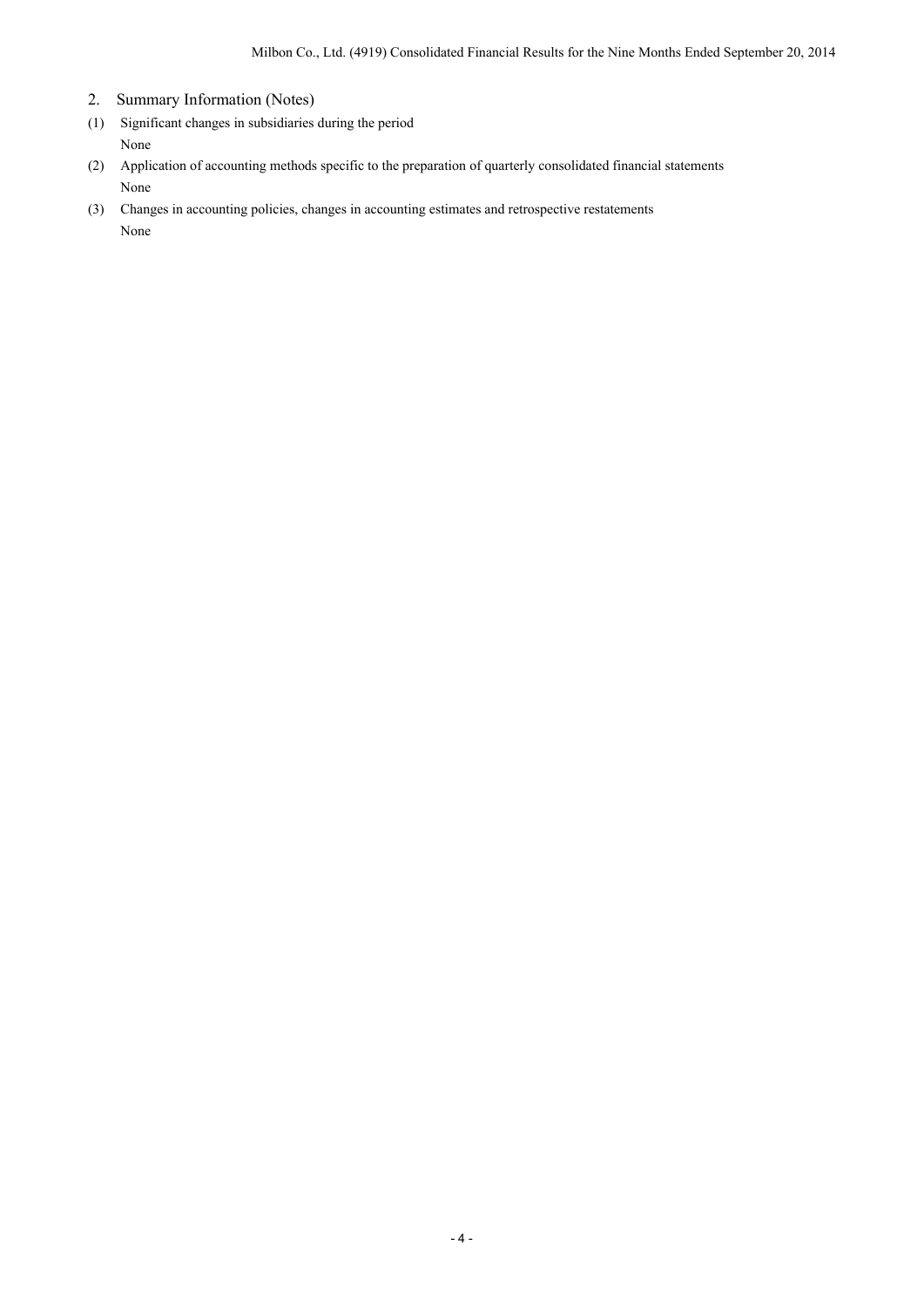- 3. Quarterly Consolidated Financial Statements
	- (1) Quarterly Consolidated Balance Sheets

|                                        |                                   | (Thousand yen)                            |
|----------------------------------------|-----------------------------------|-------------------------------------------|
|                                        | Previous Consolidated Fiscal Year | <b>Current Consolidated Third Quarter</b> |
|                                        | (As of December 20, 2013)         | (As of September 20, 2014)                |
| Assets                                 |                                   |                                           |
| Current assets                         |                                   |                                           |
| Cash and deposits                      | 6,845,649                         | 5,880,407                                 |
| Notes and accounts receivable-trade    | 3,110,419                         | 3,120,732                                 |
| Merchandise and finished goods         | 1,987,133                         | 2,650,446                                 |
| Work in process                        | 21,957                            | 31,824                                    |
| Raw materials and supplies             | 607,585                           | 762,119                                   |
| Other                                  | 420,934                           | 545,245                                   |
| Allowance for doubtful accounts        | (55, 548)                         | (53,030)                                  |
| Total current assets                   | 12,938,131                        | 12,937,744                                |
| Noncurrent assets                      |                                   |                                           |
| Property, plant and equipment          |                                   |                                           |
| Buildings and structures, net          | 3,655,029                         | 4,308,173                                 |
| Machinery, equipment and vehicles, net | 902,286                           | 1,046,443                                 |
| Land                                   | 4,867,542                         | 4,867,876                                 |
| Construction in progress               | 835,253                           | 51,444                                    |
| Other, net                             | 155,945                           | 273,466                                   |
| Total property, plant and equipment    | 10,416,058                        | 10,547,403                                |
| Intangible assets                      | 481,762                           | 438,386                                   |
| Investments and other assets           |                                   |                                           |
| Investment securities                  | 1,767,519                         | 1,933,566                                 |
| Other                                  | 767,402                           | 789,312                                   |
| Allowance for doubtful accounts        | (49, 141)                         | (49, 141)                                 |
| Total investments and other assets     | 2,485,780                         | 2,673,737                                 |
| Total noncurrent assets                | 13,383,601                        | 13,659,527                                |
| Total assets                           | 26,321,732                        | 26,597,271                                |
| Liabilities                            |                                   |                                           |
| <b>Current</b> liabilities             |                                   |                                           |
| Accounts payable-trade                 | 501,379                           | 651,089                                   |
| Accounts payable-other                 | 1,914,806                         | 1,279,546                                 |
| Income taxes payable                   | 945,236                           | 458,641                                   |
| Provision for sales returns            | 26,590                            | 24,162                                    |
| Provision for bonuses                  | 83,995                            | 342,950                                   |
| Other                                  | 498,640                           | 578,209                                   |
| Total current liabilities              | 3,970,648                         | 3,334,600                                 |
| Noncurrent liabilities                 |                                   |                                           |
| Provision for retirement benefits      | 55,564                            | 18,030                                    |
| Other                                  | 146,076                           | 144,862                                   |
| Total noncurrent liabilities           | 201,641                           | 162,893                                   |
| <b>Total liabilities</b>               | 4,172,289                         | 3,497,493                                 |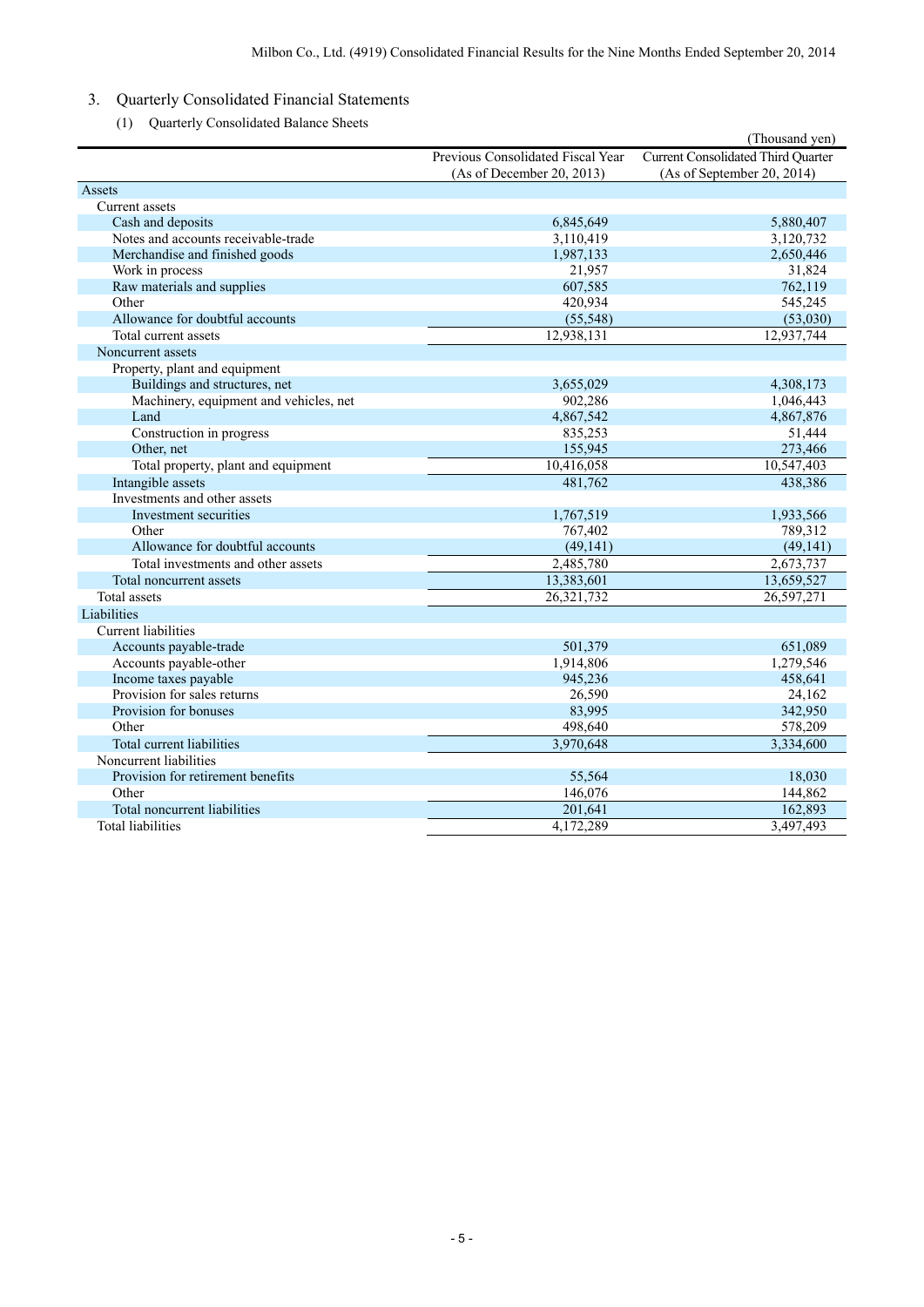|                                                       |                                   | (Thousand yen)                            |
|-------------------------------------------------------|-----------------------------------|-------------------------------------------|
|                                                       | Previous Consolidated Fiscal Year | <b>Current Consolidated Third Quarter</b> |
|                                                       | (As of December 20, 2013)         | (As of September 20, 2014)                |
| Net assets                                            |                                   |                                           |
| Shareholders' equity                                  |                                   |                                           |
| Capital stock                                         | 2,000,000                         | 2,000,000                                 |
| Capital surplus                                       | 199,183                           | 199,483                                   |
| Retained earnings                                     | 20,069,024                        | 20,880,282                                |
| Treasury stock                                        | (516, 646)                        | (534, 881)                                |
| Total shareholders' equity                            | 21,751,561                        | 22,544,884                                |
| Accumulated other comprehensive income                |                                   |                                           |
| Valuation difference on available-for-sale securities | 277,439                           | 384,539                                   |
| Foreign currency translation adjustment               | 120,442                           | 170,353                                   |
| Total accumulated other comprehensive income          | 397,881                           | 554,893                                   |
| Total net assets                                      | 22,149,443                        | 23,099,778                                |
| Total liabilities and net assets                      | 26,321,732                        | 26,597,271                                |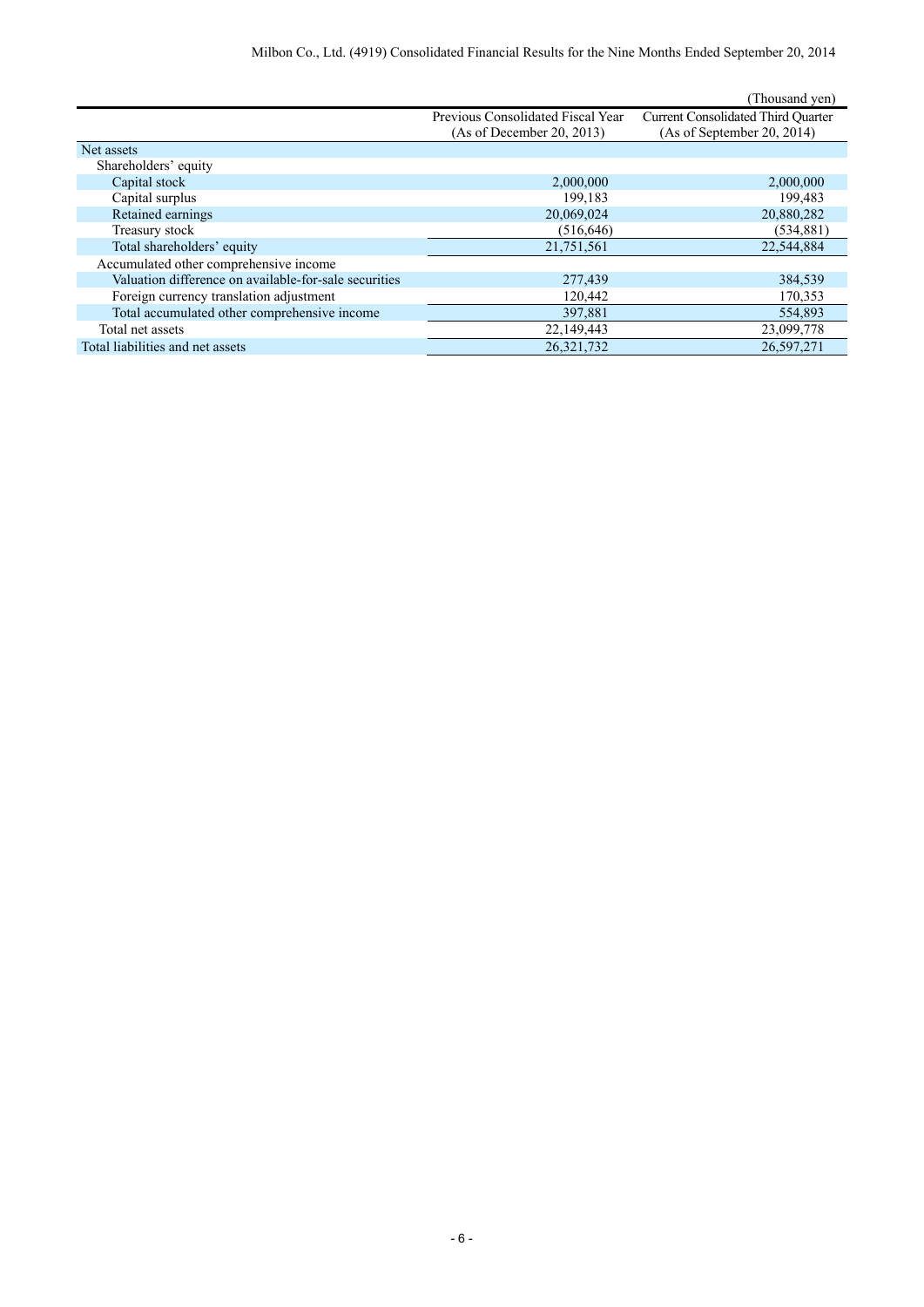(2) Quarterly Consolidated Statements of Earnings and Consolidated Statements of Comprehensive Income Quarterly Consolidated Statements of Earnings

Quarterly Consolidated Nine Months Ended September 20, 2013 and 2014

|                                                   |                      | (Thousand yen)       |
|---------------------------------------------------|----------------------|----------------------|
|                                                   | Nine Months Ended    | Nine Months Ended    |
|                                                   | September 20, 2013   | September 20, 2014   |
|                                                   | (December 21, 2012 - | (December 21, 2013 - |
|                                                   | September 20, 2013)  | September 20, 2014)  |
| Net sales                                         | 17,508,946           | 18,437,602           |
| Cost of sales                                     | 5,563,866            | 5,720,656            |
| Gross profit                                      | 11,945,079           | 12,716,946           |
| Selling, general and administrative expenses      | 8,622,277            | 9,501,350            |
| Operating income                                  | 3,322,801            | 3,215,596            |
| Non-operating income                              |                      |                      |
| Interest income                                   | 11,598               | 6,881                |
| Dividends income                                  | 25,040               | 32,414               |
| Foreign exchange gains                            | 28,116               | 3,116                |
| Company house defrayment income                   | 37,743               | 35,961               |
| Profit on surrender of insurance                  |                      | 45,717               |
| Other                                             | 8,592                | 10,448               |
| Total non-operating income                        | 111,091              | 134,540              |
| Non-operating expenses                            |                      |                      |
| Sales discounts                                   | 302,039              | 307,533              |
| Other                                             | 557                  | 132                  |
| Total non-operating expenses                      | 302,596              | 307,665              |
| Ordinary income                                   | 3,131,297            | 3,042,471            |
| Extraordinary income                              |                      |                      |
| Gain on sales of noncurrent assets                | 552                  | 811                  |
| Total extraordinary income                        | 552                  | 811                  |
| Extraordinary loss                                |                      |                      |
| Loss on retirement of noncurrent assets           | 9,831                | 23,530               |
| Total extraordinary losses                        | 9,831                | 23,530               |
| Income before income taxes and minority interests | 3,122,018            | 3,019,752            |
| Income taxes-current                              | 1,338,067            | 1,219,388            |
| Income taxes-deferred                             | (154, 715)           | (45, 344)            |
| Total income taxes                                | 1,183,352            | 1,174,044            |
| Income before minority interests                  | 1,938,666            | 1,845,707            |
| Net income                                        | 1.938.666            | 1,845,707            |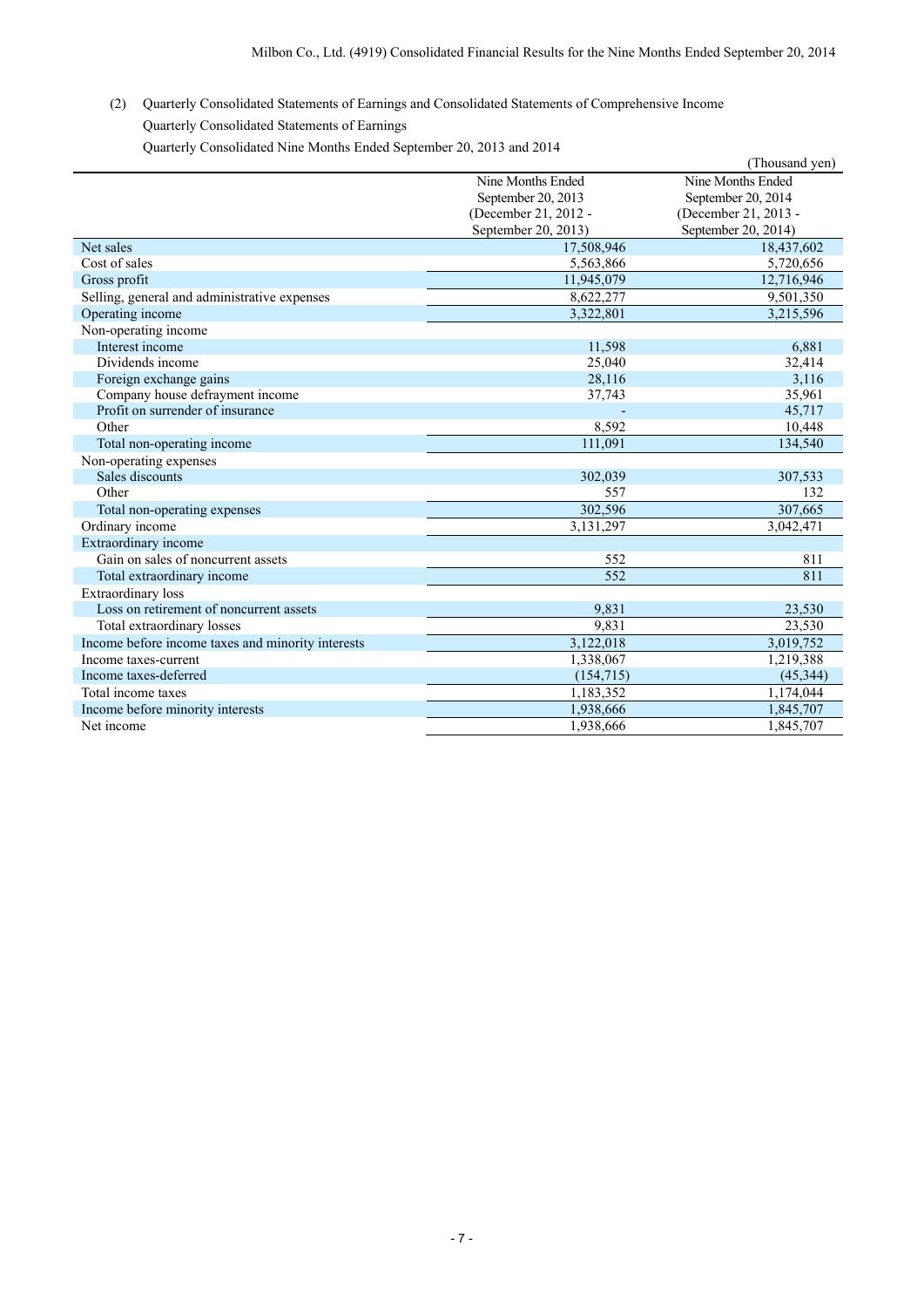Quarterly Consolidated Statements of Comprehensive Income

Quarterly Consolidated Nine Months Ended September 20, 2013 and 2014

|                          | Thousand yen)        |
|--------------------------|----------------------|
| Nine Months Ended        | Nine Months Ended    |
| September 20, 2013       | September 20, 2014   |
| (December 21, 2012 -     | (December 21, 2013 - |
| September 20, 2013)      | September 20, 2014)  |
| 1,938,666                | 1,845,707            |
|                          |                      |
| 370,509                  | 107,100              |
| 258,964                  | 49,911               |
| 629,473                  | 157,011              |
| 2,568,139                | 2,002,719            |
|                          |                      |
| 2,568,139                | 2,002,719            |
| $\overline{\phantom{0}}$ |                      |
|                          |                      |